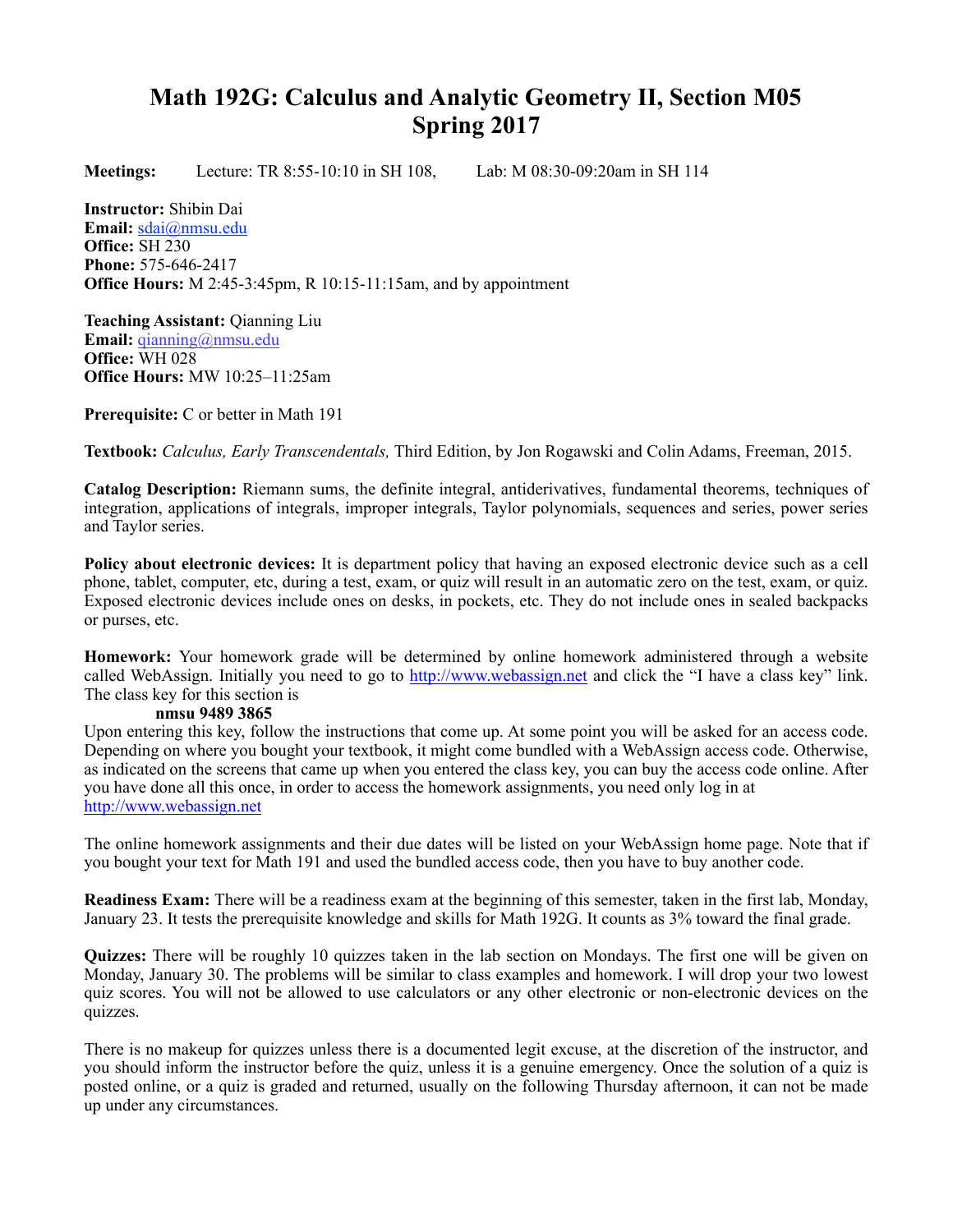**Extra Help:** It is best to come to office hours or make an appointment when you have trouble. But the department also provides assistance from graduate students in WH 101. A schedule will be placed on the door of that room.

**Exams:** There will be a total of three common exams, including the final. The first two exams will be given in the evening from **7:00–8:30 PM** on **Thursday, March 02** and **Thursday, April 20**. The comprehensive final exam will be held on **Tuesday, May 09, 3:30– 5:30**. The location for each exam will be announced later. Note that all sections of this course meet at these scheduled exam times. You will not be allowed to use calculators or any other electronic or non-electronic devices.

You are expected to take the Thursday evening exams at the times listed above unless you have a legitimate reason to miss. The only allowed excuses for a makeup are documented illnesses or university sponsored events. A scheduled makeup of each exam will be held 4:00-5:30 on the Friday following each regularly scheduled Thursday evening exam. In general, students who miss the Thursday exams for excusable reasons will be expected to attend the Friday makeup time.

**You must inform me as soon as you know you will have difficulty attending a scheduled exam. Except in the case of a genuine emergency, this should occur BEFORE the exam is given. Permission to take the makeup exam is NOT automatic, and students who need to do so must make arrangements ahead of time. Once an exam is graded and returned, it cannot be made up under any circumstances.**

### **Grades:**

| Readiness Exam | 3%  |
|----------------|-----|
| Homework       | 10% |
| Quizzes        | 20% |
| Exam 1         | 20% |
| Exam 2         | 20% |
| Final Exam     | 27% |

# **Letter grade cutoffs:** A: 89-100 B: 77-88 C: 65-76 D: 53-64 F: <53

**Course Content:** We will cover portions of chapters 5, 6, 7, 8, and 10 of the textbook. Below is a rough calendar of the course.

| Week of           | <b>Sections</b> | <b>Topics</b>                                                                 |
|-------------------|-----------------|-------------------------------------------------------------------------------|
| Jan <sub>19</sub> | 5.1             | definite integrals                                                            |
| Jan 24, 26        | 5.1, 5.2, 5.3   | Definite and indefinite integrals                                             |
| Jan 31, Feb 02    | 5.4, 5.5        | <b>Fundamental Theorem of Calculus</b>                                        |
| Feb 07, 09        | 5.6-5.8         | Net or total change, substitution, further transcendental functions           |
| Feb 14, 16        | 6.1, 6.2        | Applications of integrals                                                     |
| Feb 21, 23        | $6.2 - 6.4$     | Volume, Volumes of revolution, shells                                         |
| Feb 28, Mar 02    | 6.5, Review     | Work and energy, EXAM 1: Thur March 02 (7:00-8:30 pm)                         |
| Mar 07, 09        | 6.5, 7.1        | Work and Energy, integration by parts                                         |
| Mar 14, 16        | $7.1 - 7.3$     | Integration by parts, trigonometric integrals, trigonometric<br>substitutions |